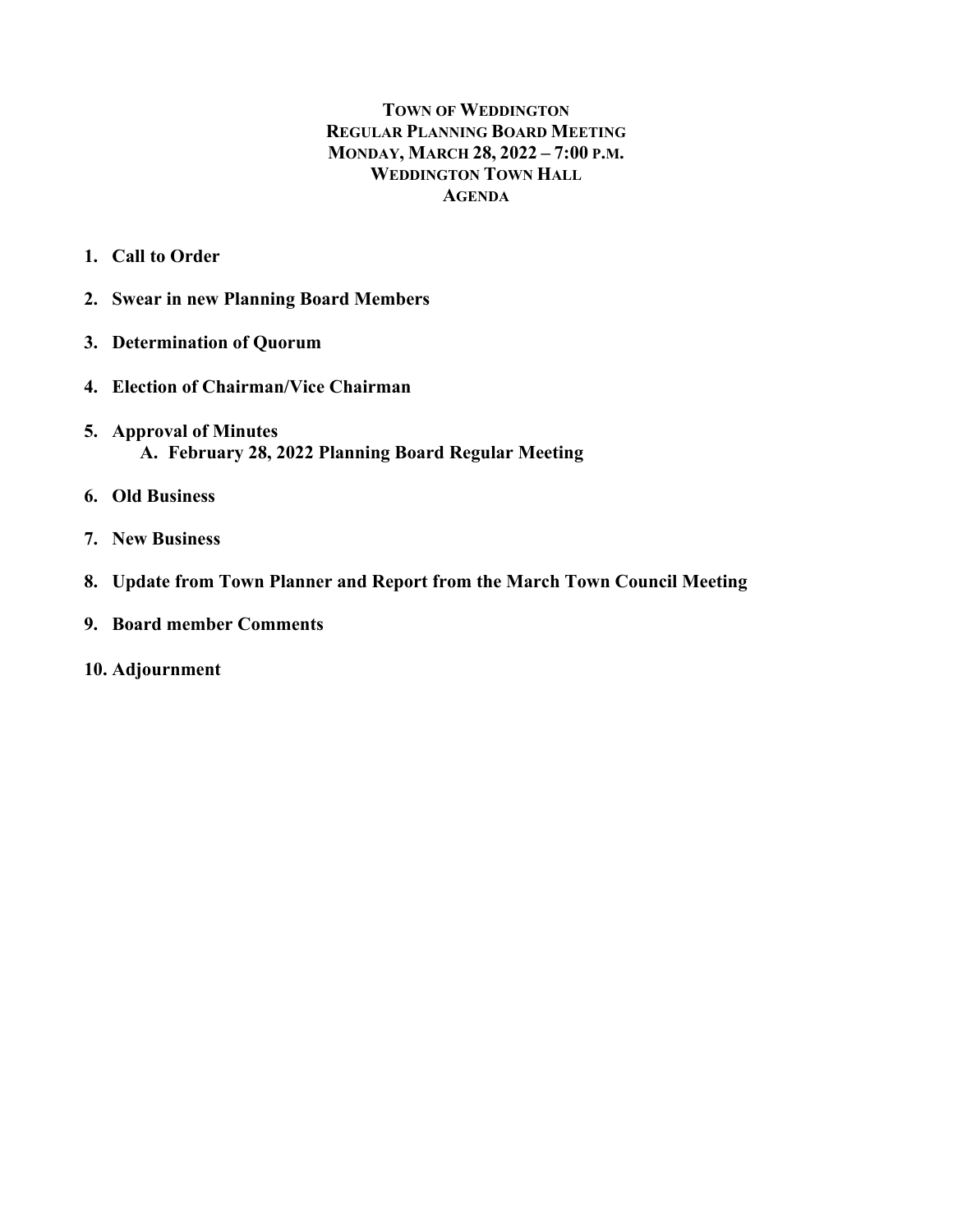### **TOWN OF WEDDINGTON REGULAR PLANNING BOARD MEETING MONDAY, FEBRUARY 28, 2022 – 7:00 P.M. WEDDINGTON TOWN HALL MINUTES PAGE 1 OF 7**

# **1. Call to Order**

Chairman Hogan called the meeting to order at 7:00 p.m.

# **2. Determination of Quorum**

Quorum was determined with all members present: Chairman Walt Hogan, Vice Chairman Ed Goscicki, Board members Jim Vivian, Steve Godfrey, Jen Conway, Travis Manning, and Manish Mittal.

Staff present: Interim Planner Leamon Brice, Town Administrator/Clerk Karen Dewey

Visitors present: Tom Waters, Kristin Dillard, Gayle Butler, Re Smith, Mike Smith, Carol Hogan, Ivan Merritt, Kami Merritt, Shannon Boling, Isabel Lefaivre, Ana Cartafalso, Steve Fellmeth, Eileen Fellmeth, Michael Brooks, Charles Hammer, M. Wayne Archie, Shannon Bradley, Clayton Jones, Gloria Randles, Mark Randles, Patricial Hines, Rusty Setzel, Monica Schroader, Sanna Tucker, Glenn DiLeo, Don Titherington, Grant Harper, E. Holdey, Matthew Cortelli, Cindy Cortelli, Missy George, Greg George, Bill Deter, Brian Caldwell, John Hart, Sarah Hart, Mark Miller, Mark Brown, Scott Benjamin, Jim Bell, Michele Connell, Heather Glawe, Sherri McGirt, Kat Draper, Alice Peterson, Mark Cochrane, Tracy Stone, Bill Tourtelot, Patricial Grou, Cathy Brown, Sally Holmes, Ed Noonan, Thomas Kaltsounis, Cory Tackett, Kurt Meadows, Heidi Barney, Wesley Honeycutt, Mary Ann Maxon, Mike Maxson, Craig Hazeltine, Denice Polmides, Harris Doulaveris, Chris Doulaveris, Nitsa Matalas, Spiro Kaltsounis, James Quinn, Helene Cox, Jeff Titherington, Mark Horoschak, Joyce Plyler, Danny Ellis, Anne Ellis, Scott Ladner, Darcy Ladner, Ben Statler, Jill Statler, Charlie Clayton, Gwen Clayton, Peggy Autrey, Kerry Devereaux, Julie Staley, et al

# **3. Approval of Minutes**

# **A. December 20, 2021 Planning Board Regular Meeting**

| Motion:      | Board member Godfrey made a motion to approve the December 20, 2021 |
|--------------|---------------------------------------------------------------------|
|              | Planning Board Regular Meeting minutes.                             |
| Second:      | Board member Goscicki                                               |
| <i>Vote:</i> | The motion passed with a unanimous vote.                            |

#### **4. Recognition of Steve Godfrey**

Chairman Hogan spoke in recognition of Board member Steve Godfrey's service on the Planning Board and presented a print of the Weddington Academy.

# **5. Old Business**

No old business to discuss.

#### **6. New Business**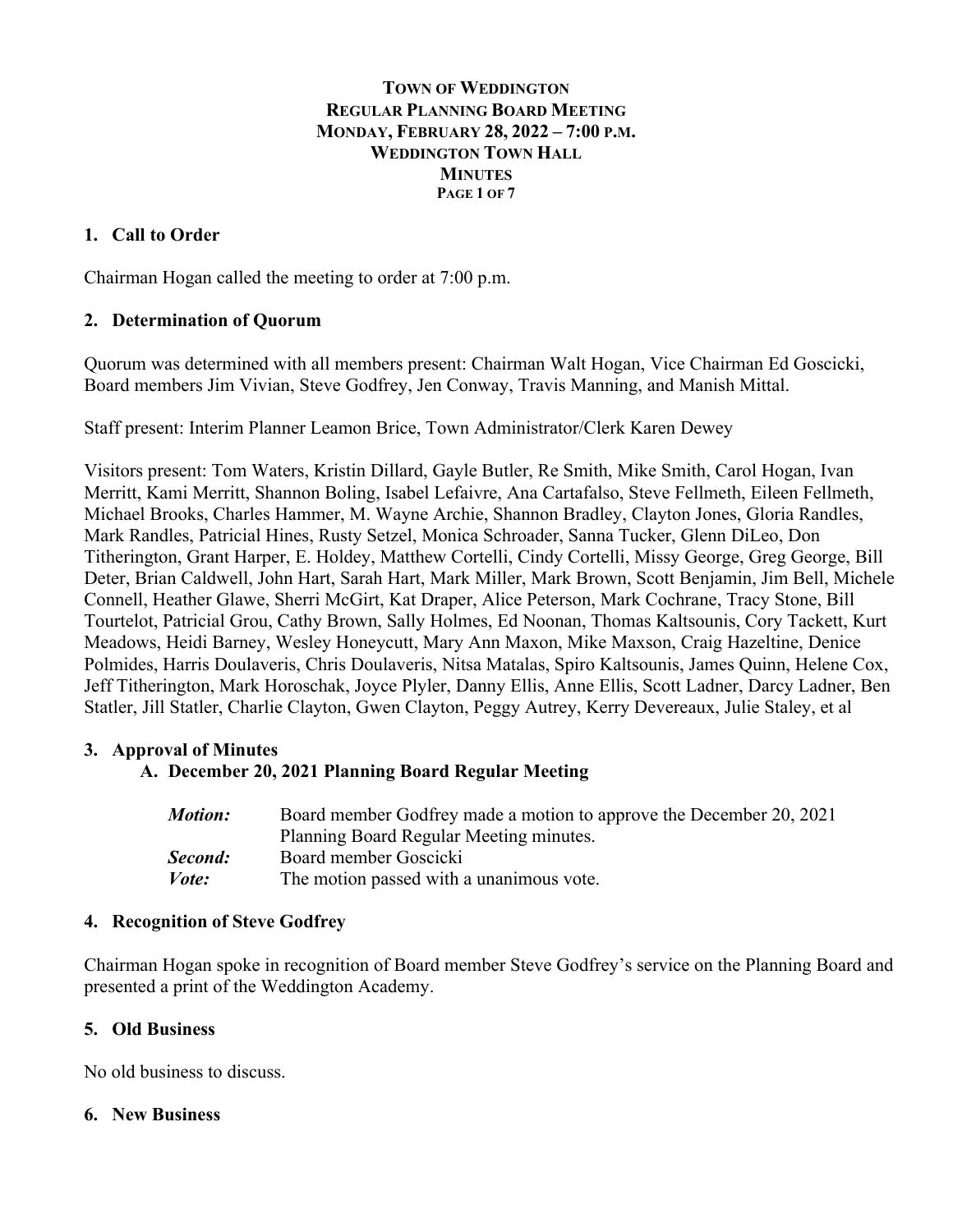### **A. Discussion and Recommendation of a conditional rezoning application for a mixed-use development**

#### Mr. Brice presented the staff report.

Provident Development requests a conditional rezoning for a mixed-use pedestrian friendly neighborhood on property located on the east side of Providence Road and south of Weddington Road including parcels 06150073B, 06150073D, 06150074, 06150076, 06150076A, 06150076B, 06150081 and a portion of 06150077F totaling approximately 90 acres. The property is currently zoned R-CD Residential Conservation District and R 40 Residential.

The applicant is proposing a mixed-use pedestrian friendly development that includes single family homes and villas, age targeted single family homes and villas clustered around open space and restaurant, retail and office space arranged along a typical pedestrian friendly two-sided downtown main street.

The plan set includes Development Standards that form a part of the Conditional Zoning Plan. The development shall be governed by the plan and all applicable Unified Development Ordinance requirements unless identified elsewhere in the standards. The plan includes various use areas and the exact location of home sites and commercial buildings can vary. This allows flexibility to place structures where they fit best around the existing tree canopy and adjust to topo. Each structure is required to get a zoning permit so staff can ensure the placement is consistent with the zoning site plan. However, any major changes to the use areas, open space or development standards is required to go back through the conditional zoning process.

In addition, they are asking for five – year vested rights. This time frame is typical for a project of this size.

The Applicant, Mr. Waters with Mr. Jenest presented the Weddington Green project.

The Planning Board began discussion on the site plan:

Board member Goscicki-wants to ensure the development is consistent with the Town values. The Land Use Plan policies ensure that. He expressed some concern for the higher density. The Traffic Impact Analysis shows that at 181 units, the density can be accommodated. This creates a focal point and outdoor environment. As this project has evolved, the overall density of homes has come down. This is an overall asset to the community. Would suggest that the townhomes be kept closer to the center of the development by moving off Weddington Road.

Board member Vivian commented on the tremendous reputations of the companies planning to build the residential portion.

Board member Godfrey commented that the density of homes is his biggest concern.

Board member Manning commented that he agreed that this development could be an asset to Weddington with some more modifications.

Board member Mittal commented that the prospect of having rental companies buying the homes is not what he sees as the charm of Weddington.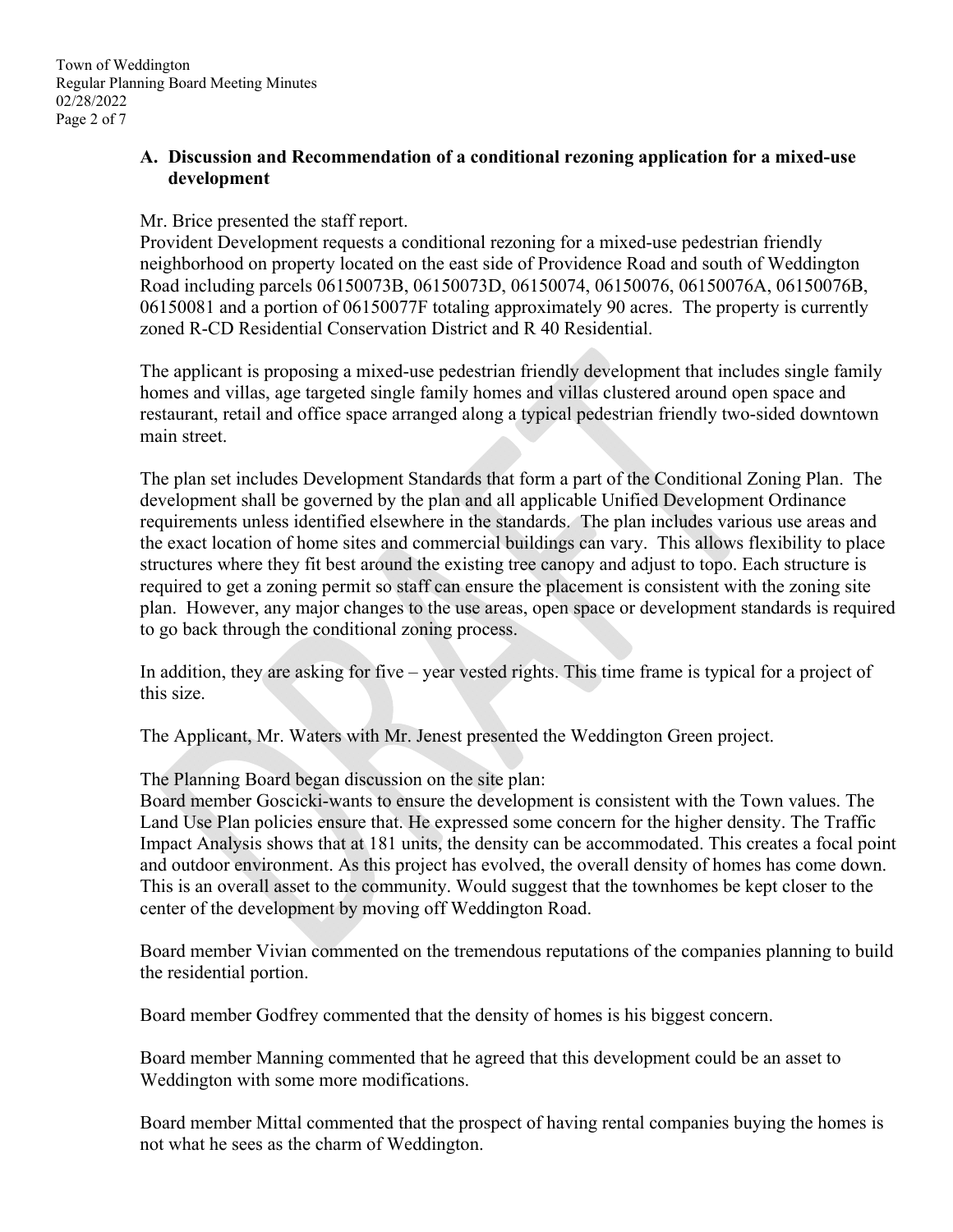Board member Conway stated that she has concerns with the density and setbacks, but she is excited about this proposal and all it includes. She mentioned Chairman Hogan's work on a greenway proposal in the past and stated the greenways included in this plan could be a catalyst to get that to connect Weddington.

Chairman Hogan stated he has difficulty proposing commercial on the south side of Highway 84 and he would reserve other comments until later.

Board member Goscicki stated that he initially struggled with the idea of commercial fitting on this property, but he found justification in the Land Use Plan under neighborhood business. This proposal is in the vicinity of what the Land Use Plan defines as the Town Center. He believes commercial development can be in this general area. He expressed concerns with the villas and the setbacks on them. He asked about the landscape plan and wants the median on the main street to be landscaped. He also stated that there should be a commitment from the applicant to provide the pedestrian crossing controls at the traffic circle.

Board member Manning asked how many HOAs would be involved in this property. The applicant responded that there would be one master and as many as 3 sub-associations including one for the commercial area.

Board member Conway expressed concern with rentals and asked if the HOAs can be required to have a rental cap. The applicant responded that most HOAs have a clause. Board member Conway asked if there was an estimated number of trees to be planted. The applicant responded that there is not a specific count, but there will be street trees, park trees, median trees, and buffer trees. Every single-family home will have a tree in the front yard. Board member Conway asked about the water features in the central park and expressed concern about their being wasteland in dry weather. The applicant responded that this site has a number of water quality and retention ponds. The two ponds in the park will have water features and there will be water in them all the time. They are to be ponds; not just catch basins and they want these to stay wet.

Board member Mittal stated that the rentals can be capped at 10% and be limited to individuals rather than companies buying the homes for investment purposes. He asked if the applicant has done something similar to this. The applicant responded that Robbins Park in Cornelius is something similar they've done before.

Mr. Brice asked the applicant to explain why they chose 5 feet for the setback for the street front of the villas. The applicant stated that with the villas closer to the street, it creates a relationship between the houses and the street and enhances the pedestrian feel.

Board member Goscicki asked about the front porches mentioned in the architectural standards. He stated that the language is open for front loading garages for the single-family homes.

Board member Manning asked for the specific site for the pump station. The applicant pointed out the approximate placement on the site plan. Board member Manning asked what the budget was for the amphitheater. The applicant responded that it is their intention to build the park, amphitheater, and gazebos. They hope to bring in benches, build trails, and bridges and that the town will budget to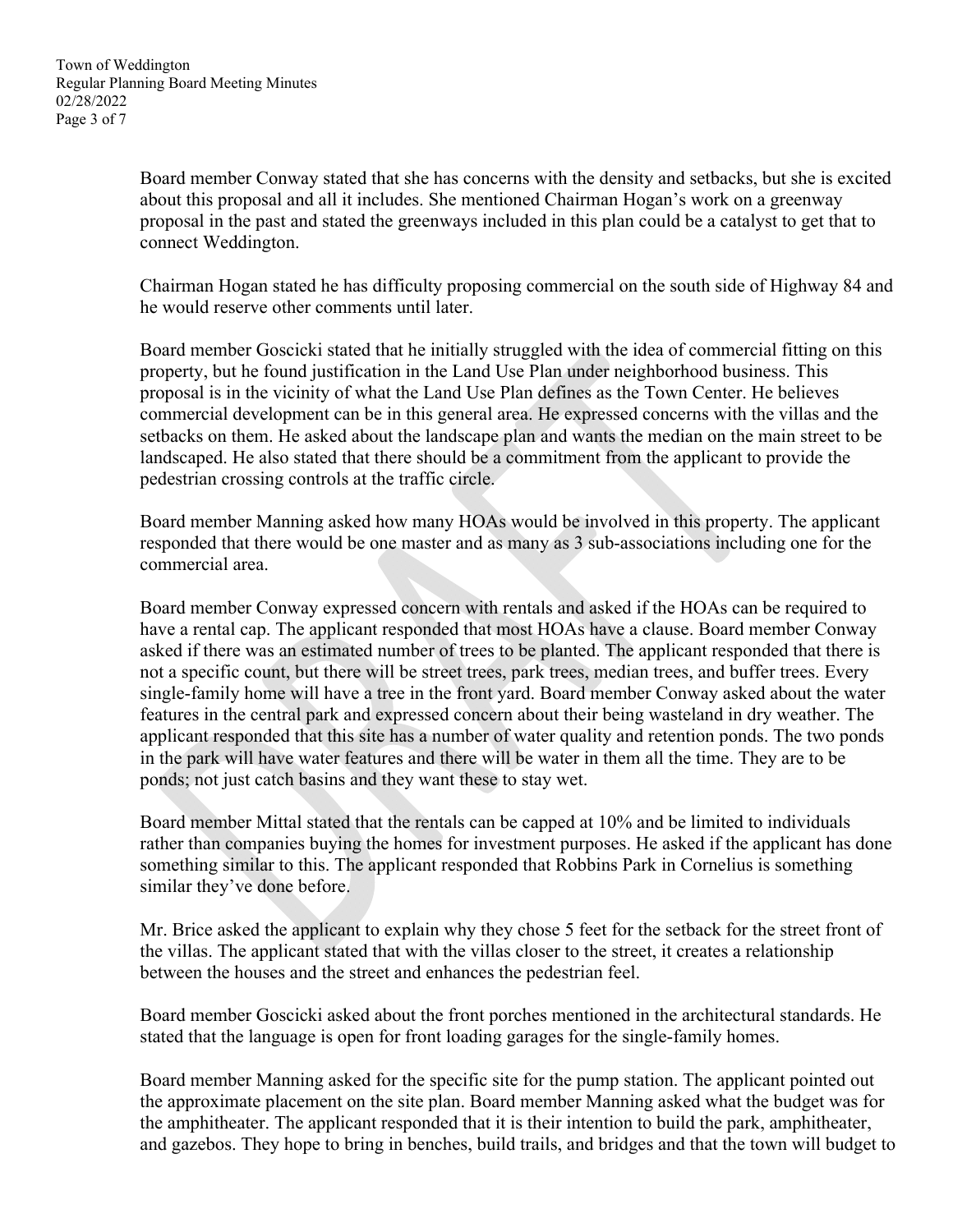build a playground. The applicant stated that the park will be finished when homes are starting to be build.

Chairman Hogan stated that traffic is an issue and that he doesn't believe the numbers in the Traffic Impact Analysis. Mr. Brice stated that it is complete and reviewed by NCDOT and an additional study was asked to be done.

Board member Manning stated that he doesn't see NCDOT allowing traffic to be stopped for the crosswalk at the roundabout. Mr. Waters stated that he spoke with Travis Preslar at NCDOT who explained that this roundabout was planned with crosswalks. He added that the Traffic Impact Analysis was done on 308 homes and the number of homes has been reduced. He identified the road improvements that will be made: Full-turn movements at Atherton, full turn movement at Lenny Stadler, and right turn improvements off the roundabout.

Mr. Jenest stated that this is a walkable project. The residents of this development won't be making as many trips because they have the option to walk.

Board member Manning asked about the connector road to Abellia and if that can be gated. It was recorded as public but has been privately maintained. Mr. Brice responded that he was working with the Town Attorney to figure out the steps for that.

Chairman Hogan stated that the board has heard a lot of analysis and they are to send a recommendation to the Council. He suggested a recess to Thursday March 10 at 6:00 p.m. so the board can solve budget questions and get details on site work.

Mr. Brice suggested identifying the concerns the board members would like worked out:

- Ensure that villas that face a street have a porch or are set back more than 5' from the street.
- Restrict the percentage of rentals to  $10\%$
- Do not allow companies to buy properties for rental
- Buffer villas from parking lot
- Include medians in landscaping plan
- Limit front loading garages on single family homes
- Reduce the residential height allowance to less than 50'
- Change age targeted villas to single family homes on Highway 84
- Pay for the roundabout crossing, lights, landing and sidewalk to parking lot
- Provide cost estimates for park maintenance
- Build Abellia connection to property line but do not connect.

Board member Godfrey asked how many buildings the commercial/retail area would have. Mr. Waters responded that it would be about 7 to 10 buildings and nothing would be more than 2 story.

The Traffic Impact Analysis engineer spoke. He stated that the new study will only fine tune the TIA.

Board member Vivian asked if the TIA was based on the number of units currently presented. The applicant responded that it was based on the initial plan with 308 units.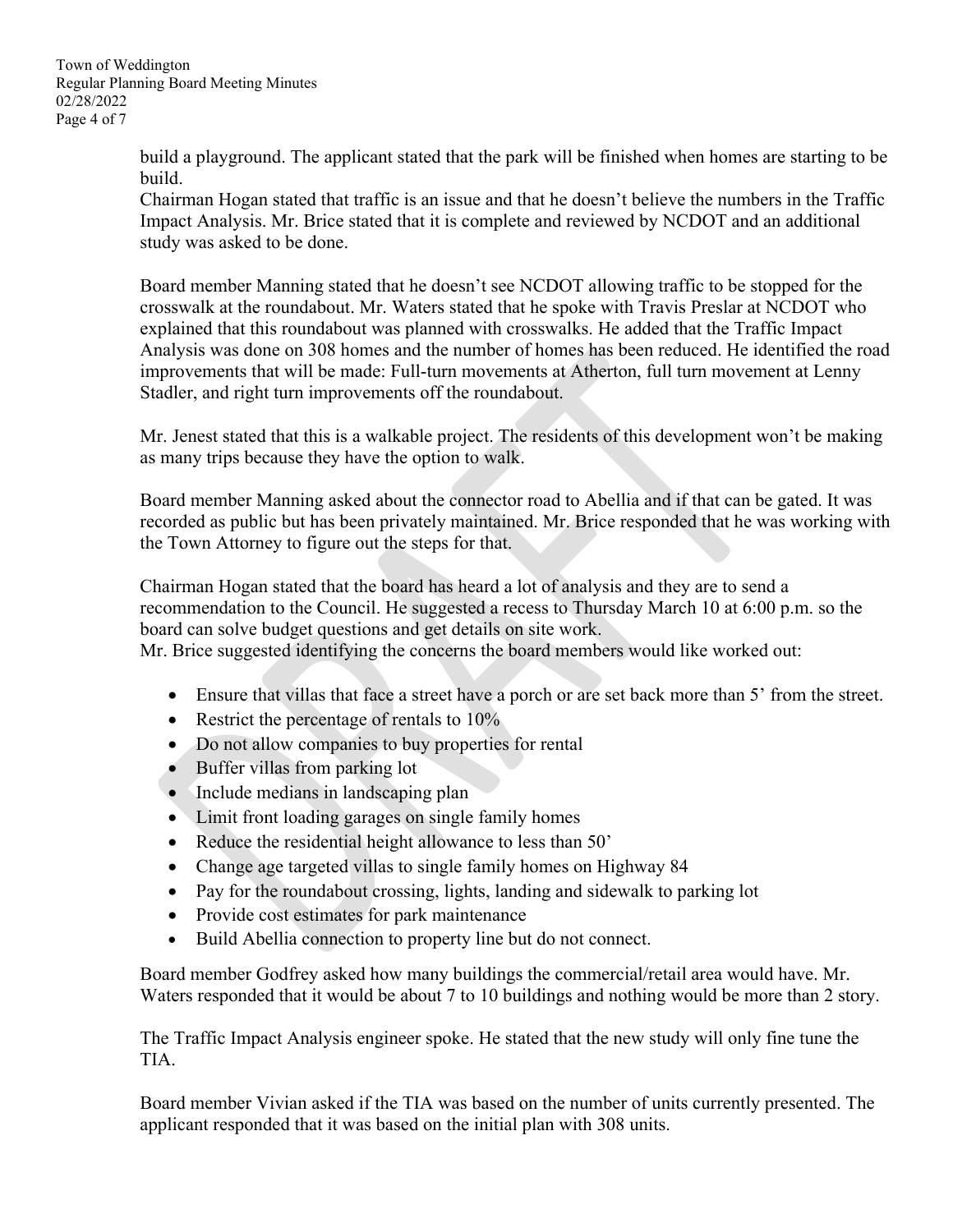Board member Conway asked if any improvements would be made coming off Providence Road and if the light would be coordinated with the pedestrian flasher at the roundabout. The applicant responded that there would be signage letting drivers know about the Hwy 84 thru lane and the right turn and the pedestrian flasher would not be coordinated with the stop light at Providence and Hwy 84.

Board member Manning asked about easements. The applicant responded that they don't have that level of detail. NCDOT wants to improve the roundabout with converting it back to the two-lane roundabout.

Mr. Brice suggested that the Planning Board members move forward with their recommendation and that the developer address the issues they identified.

- *Motion:* Board member Godfrey made a motion to forward the conditional rezoning application for a mixed-use development (Weddington Green) to the Town Council with a recommendation for approval with the following list of conditions:
	- Ensure that villas that face a street have a porch or are set back more than 5' from the street.
	- Restrict the percentage of rentals to 10%
	- Do not allow companies to buy properties for rental
	- Buffer villas from parking lot
	- Include medians in landscaping plan
	- Limit front loading garages on single family homes
	- Reduce the residential height allowance to less than 50'
	- Change age targeted villas to single family homes
	- Pay for roundabout crossing, lights, landing and sidewalk to parking lot
	- Developer provide cost estimates for park maintenance
	- Build Abellia connection to property line but do not connect.

**Second:** Board member Vivian

*Vote:* The motion passed with a unanimous vote.

*Motion:* Board member Goscicki made a motion to forward the Land Use Plan Consistency Statement to the Town Council with a recommendation for approval. The Land Use Plan Consistency Statement reads:

> The land use plan map depicts a small portion of the project site as Traditional Residential, but the site is predominately Conservation Residential which allows alternative smaller lots to retain open space. This project must meet the Downtown Overlay District standards as it is in the town center and considered Neighborhood Business as described in the Future Land Use Categories in the Land Use Plan. The project is consistent with the land use plan in that it ensures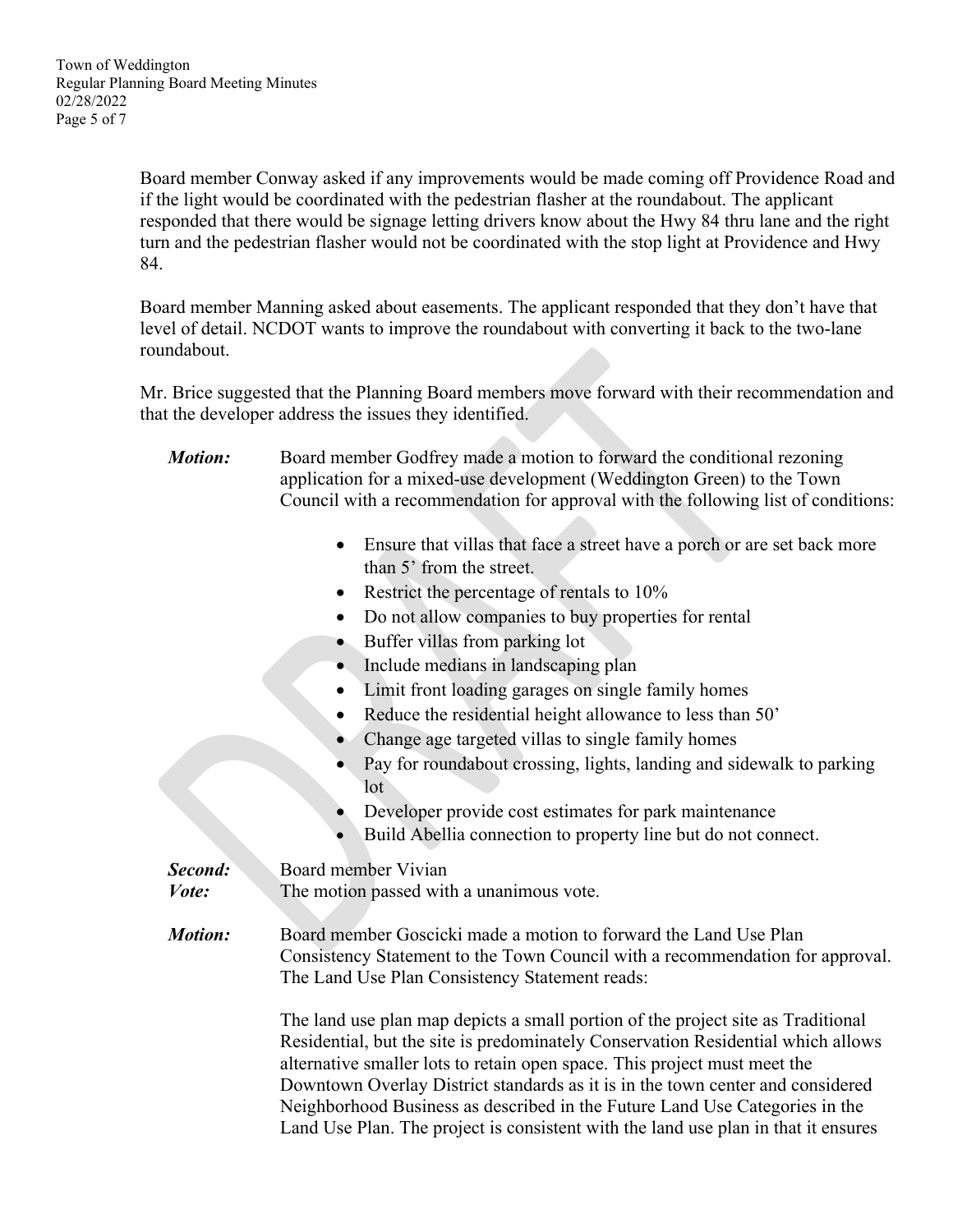Town of Weddington Regular Planning Board Meeting Minutes 02/28/2022 Page 6 of 7

|               | development takes place in a manner to conserve open space and scenic views,       |
|---------------|------------------------------------------------------------------------------------|
|               | limits development activities on environmentally sensitive lands and minimizes     |
|               | visual effects on surrounding properties. The project maintains the town's single- |
|               | family character while providing varying lot sizes to provide broader housing      |
|               | options. The commercial is scaled to provide goods and services to the residents   |
|               | of Weddington. The plan meets the public facilities and services goals in that it  |
|               | doesn't put a constraint on the public sewer. The plan provides a passive park     |
|               | amenity for community gathering and limited recreation needs of Weddington         |
|               | residents. The Architectural Standards (including recommended changes) meet        |
|               | the design goals that enhance aesthetic qualities and physical character. The new  |
|               | commercial area provides opportunity for small town scale and is designed with     |
|               | pedestrian-oriented features.                                                      |
| Second:       | Board member Conway                                                                |
| <i>Vote</i> : | The motion passed with a unanimous vote.                                           |

### **7. Update from Town Planner and Report from the January and February Town Council Meetings**

Ms. Dewey gave the update from the Town Council meetings: Town Council approved additional funding for the Tilley Morris roundabout. Construction is anticipated to start in June.

#### **8. Board member Comments**

Board member Conway stated that regardless of the community being for or against this particular project, the Town of Weddington is not a community because it lacks the structure this project is offering. She stated that she is excited about the potential of this opportunity and she is looking forward to seeing where it goes.

Board member Mittal stated that he appreciates this process. He would like to do something that helps the town. Would like to thank Steve for his services to Weddington.

Board member Manning thanked everybody for their participation and for all the emails. We talked a lot about this project in the last month, and it wasn't a popular decision for some, but he is excited about having a place to be a community. Thank you, Steve, for your service on the board.

Board member Goscicki: This is probably the most significant project that will come before this Planning Board in this decade. It establishes a focal point for the town, and it does change the character of Weddington by providing that focal point. Thank you to Steve for your service. As Travis mentioned, we have been living through this project in its various stages of development and have put in many hours and read all the emails. The mayor has done a great job responding. This was not a casual easy decision; a lot of time and effort was involved.

Board member Vivian: Thank you Steve for your service. In the future, this was the right vote.

Board member Godfrey: This was a very good meeting with a lot of questions and opinions. We put it all on the table. I think that's great-the way it should be.

Chairman Hogan: Thank you for your service, Steve.